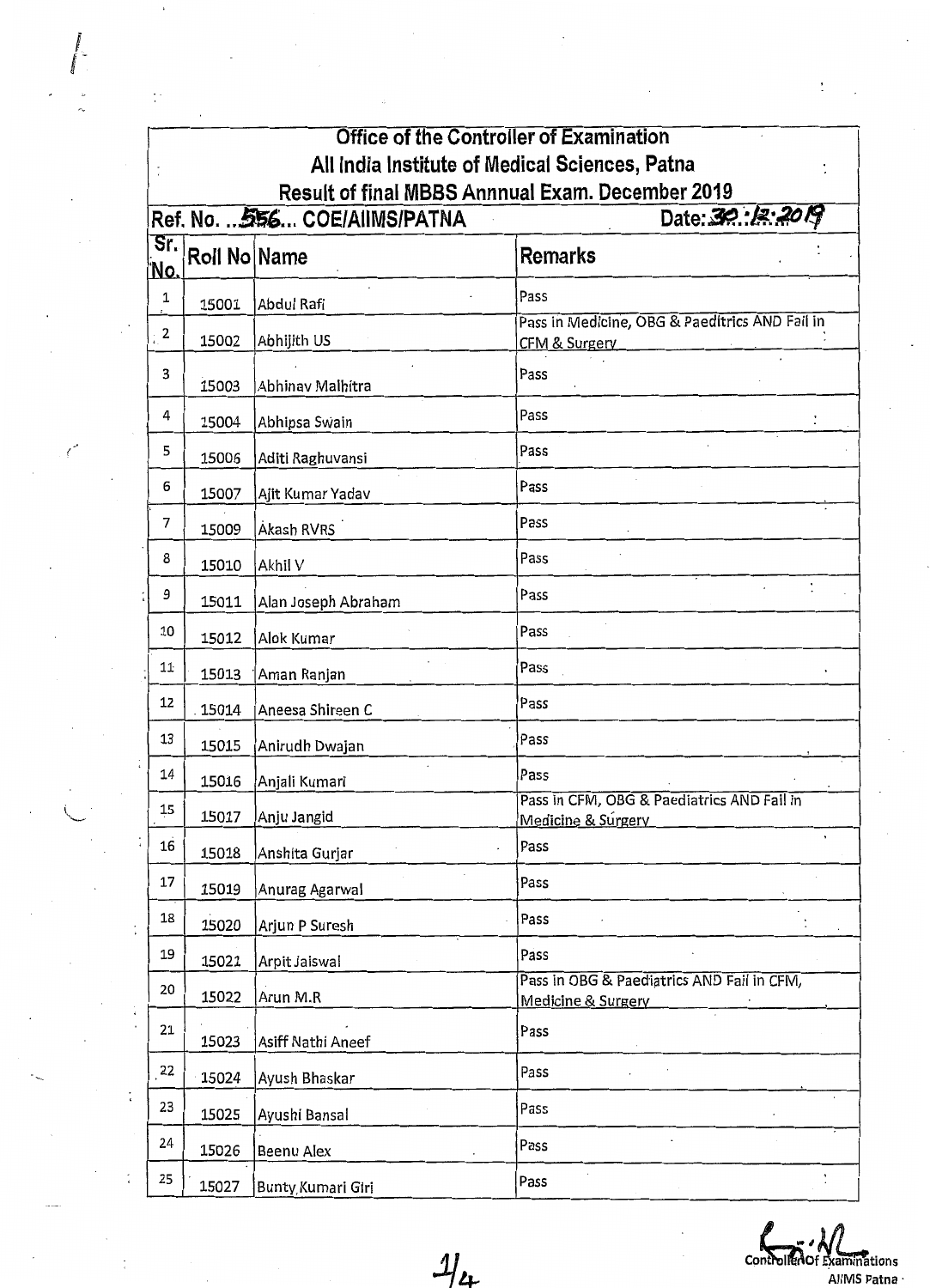|                 |                           | $\sim$ 7.100 $\sim$ 320/COE/TIME/PHTN+ | 57.3012.201                                                                 |
|-----------------|---------------------------|----------------------------------------|-----------------------------------------------------------------------------|
| 26              | 15028                     | Chandan Kumar                          | Pass                                                                        |
| 27              | 15029                     | Deepti Prajapati                       | Pass                                                                        |
| 28              | 15030                     | Dewakar Pandey                         | Pass                                                                        |
| 29              | 15031                     | Divya Khobar                           | Pass                                                                        |
| 30              | 15032                     | Gaurang Goswami                        | Pass                                                                        |
| 31              | 15033                     | Gulshan Kumar                          | Pass                                                                        |
| 32              | 15034                     | Hadi P Muhammed                        | Pass                                                                        |
| 33              | 15035                     | Hermin Babu                            | Pass in CFM, Medicine, OBG & Surgery AND<br><b>Cancelled in Paediatrics</b> |
| 34<br>$\bullet$ | 15036                     | <b>Hitarth Rathod</b>                  | Pass                                                                        |
| 35              | 15037                     | Jyotika Singh                          | Pass                                                                        |
| 36 <sup>1</sup> | 15038                     | Kaushal Kumar Yadav                    | Pass in Medicine, OBG, Paediatrics & Surgery AND<br>Fail in CFM             |
| 37              | 15039                     | Konika Yadav                           | Pass                                                                        |
| 38              | 15040                     | Kulwant Sesodia                        | Pass                                                                        |
| 39              | 15041                     | Kunal Tiwari                           | Pass                                                                        |
| 40              | 15042                     | Lakshmi H Menon                        | Pass                                                                        |
| 41              | 15043                     | Lavanya P                              | Pass                                                                        |
| 42              | 15044                     | Manish Kumar                           | Pass                                                                        |
| 43              | 15046                     | Manish Kumar                           | Pass                                                                        |
| 44              | 15047                     | Mitali Kishore Kothia                  | Pass                                                                        |
| 45              | 15048                     | Mukul Kumar                            | Pass                                                                        |
| 46              | 15049                     | Naina Yeri                             | Pass                                                                        |
| 47              | 15050                     | Namrata Upadhyay                       | Pass                                                                        |
| 48              | 15051                     | Naveen Suthar                          | Detained in All Subjects                                                    |
| 49              | 15052                     | Neha                                   | Pass                                                                        |
| 50              | 15053                     | Neha                                   | Pass                                                                        |
| 51              | 15054                     | Nikita Surabhi                         | Pass                                                                        |
| 52              | 15055                     | Nikki                                  | Pass                                                                        |
| 53              | 15056                     | Nitin                                  | $\bullet$ .<br>Pass                                                         |
| 54              | 15057<br>Pallavi Tripathi |                                        | Pass                                                                        |

Controller Of Examinations

AllMS Patna

*1't* 

## f c

*/* 

 $\langle$ 

1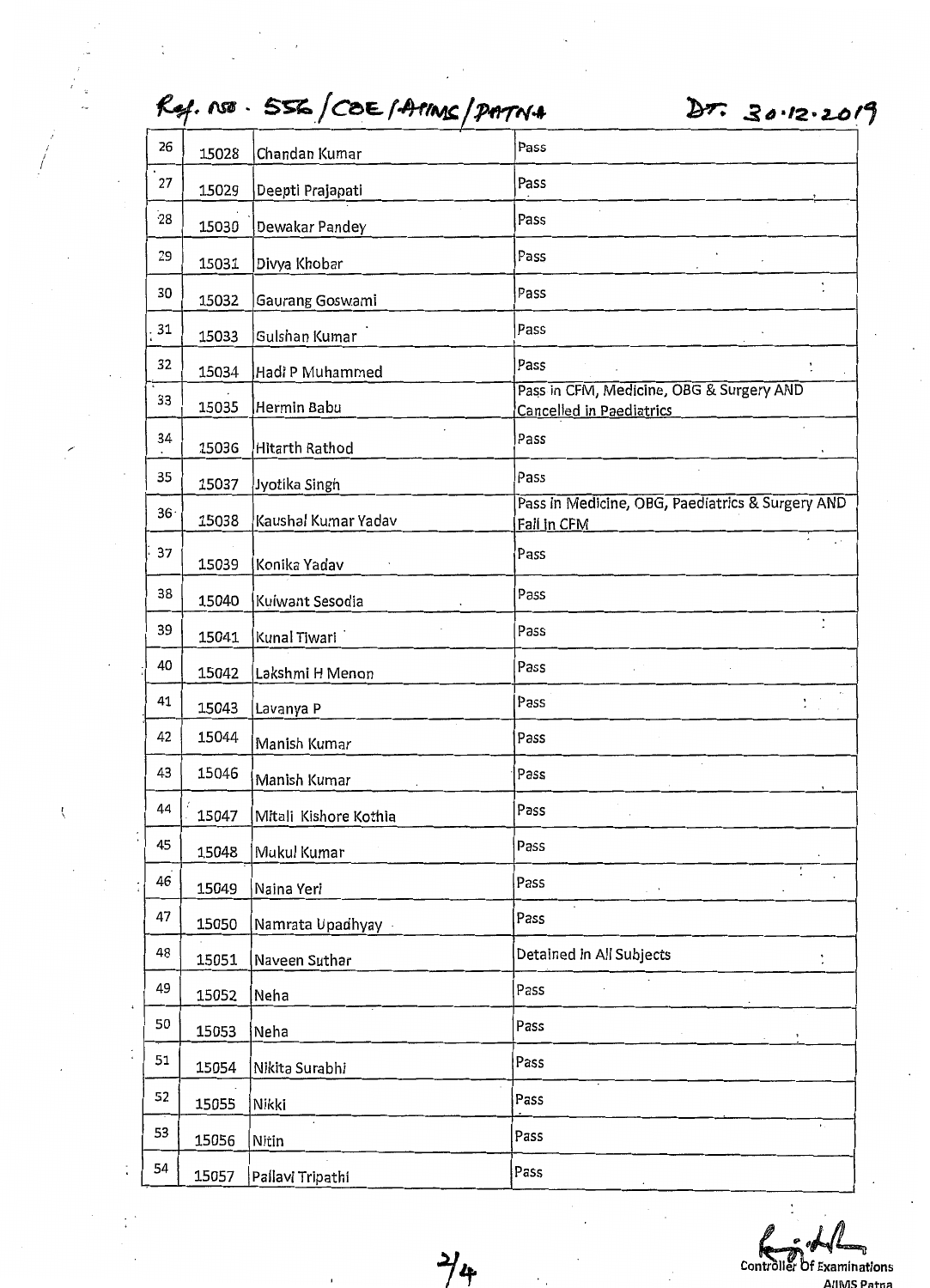|  |                |    |                | Ref. NO. 556/COE/APIMS/PATNA | Dr. 31.12.2019                                  |
|--|----------------|----|----------------|------------------------------|-------------------------------------------------|
|  |                | 55 | 15059          | Pooja Alankar                | Pass                                            |
|  |                | 56 | 15060          | Poonam Gupta                 | Pass                                            |
|  |                | 57 | 15062          | Prasoon                      | Pass                                            |
|  |                | 58 | 15063          | Priyangna Shukla             | Pass                                            |
|  |                | 59 | 15064          | Priyevardhan                 | $\ddot{\phantom{0}}$<br>Pass                    |
|  |                | 60 | 15066          | Rahul Patel                  | Pass                                            |
|  |                | 61 | 15067          | Raj Shekhar                  | Pass                                            |
|  |                | 62 | 15068          | Raj Sonkar                   | Pass                                            |
|  |                | 63 | 15070          | Rakshita Prajapat ··         | Pass                                            |
|  |                | 64 | 15072          | Rishabh Singh                | Pass                                            |
|  |                | 65 | 15073          | Rishabh Kumar Singh          | Pass                                            |
|  |                | 66 | 15074          | Roshwanth A                  | Pass                                            |
|  |                | 67 | 15075          | Rupendra Jhariya             | Pass                                            |
|  |                | 68 | 15076          | Samridhi Sood                | Pass                                            |
|  |                | 69 | 15077          | Sanchayita Sengupta          | Pass                                            |
|  |                | 70 | 15078          | Sanskriti Prasad             | Pass                                            |
|  |                | 71 | 15079          | Saradh Saj P                 | Pass                                            |
|  |                | 72 | 15080          | Saranya P                    | Pass                                            |
|  |                | 73 | 15081          | Selma R                      | Pass in Medicine, OBG & Paediatrics AND Fail in |
|  |                | 74 |                |                              | CFM & Surgery<br>Pass                           |
|  |                | 75 | 15082          | Shalendra Firoda             | Pass                                            |
|  |                | 76 | 15083          | Shaman Singh                 | Pass                                            |
|  | $\ddot{\cdot}$ | 77 | 15084          | Shilpa Sivakumar Nair        | Pass                                            |
|  |                | 78 | 15085<br>15086 | Shubham Kashyap              | Pass                                            |
|  |                | 79 |                | Shubham Kumar                | Pass                                            |
|  |                | 80 | 15087          | Sourabh Ved                  | Pass                                            |
|  |                | 81 | 15088          | Suhail Ahmad Alvi            | Pass                                            |
|  |                | 82 | 15089          | Sujeetha T.S                 | Pass                                            |
|  |                | 83 | 15090          | Suman Sudhanshu              | Pass                                            |
|  |                | 84 | 15091          | TU Devidas                   |                                                 |
|  |                |    | 15092          | Tripti Jain                  | Pass                                            |

' I

 $\cdot$ 

 $\frac{1}{4}$ 

 $\frac{\partial f}{\partial x}$  controller  $\frac{\partial f}{\partial y}$  controller  $\frac{\partial f}{\partial y}$  controller  $\frac{\partial f}{\partial y}$  controller  $\frac{\partial f}{\partial z}$